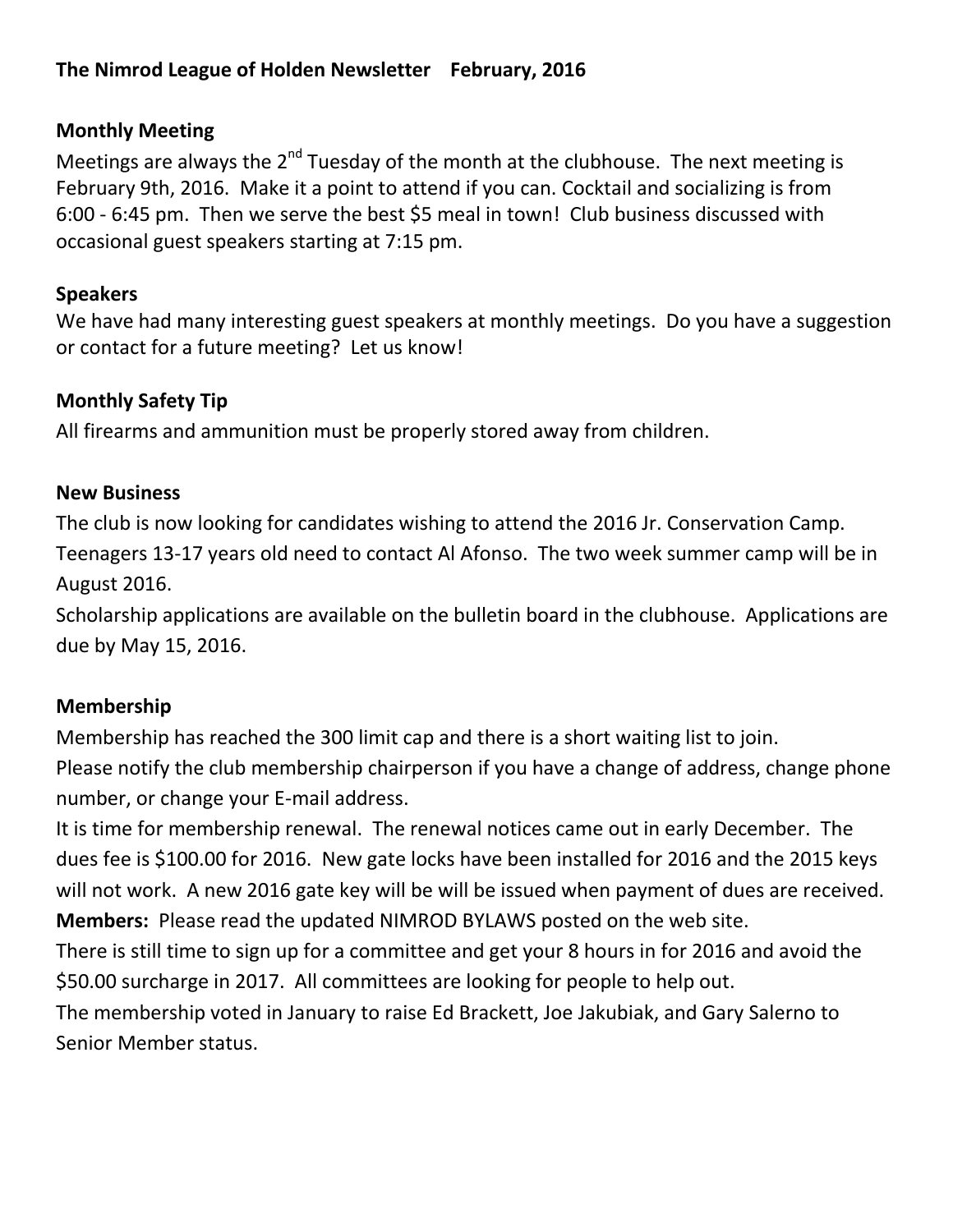## **Board of Trustees**

The end of year report indicates the club has lost a small amount from our investments due to the stock market fluctuations.

## **Trap/Skeet**

Trap/skeet is doing well. Come down and shoot on Thursday nights! Chef Larry Josti is grilling sausage, hamburgers, hotdogs and other treats in our kitchen. Don't own a shotgun yet? No problem! We always have members who are willing to educate and teach safe shooting Thursday nights. Always a willing shooter available with a loaner gun to assist new members!

The trap committee needs to purchase additional clay pigeons. Senior club members will vote on this expenditure at the February meeting.

**Notice:** Change of date: Ham Shoot will be April 24<sup>th</sup>. 9:00am – 2:00pm.

## **Kitchen**

The spring cleaning will be done on April 16 at 8AM. Coffee and donuts will be provided. Cleaning will be finished by noon and a good lunch will be made for the volunteers. The kitchen must be clean for the cooking that will be done during the Archery Tournament on April 30 and May 1 and our Game Dinner on May 14. Bruce needs four volunteers. This is a good opportunity for members to earn hours for their work requirement. Volunteers should call Bruce Ebbeson at (508) 853-1589.

## **Game Dinner: May 14, 2016**

We need big game donations. One deer heart and liver have been donated to date. Call Bruce Ebbeson at (508) 853-1589 if you can help with a donation.

## **Rifle Range**

Please make sure that your shots will hit the sand backstops and/or 100 yard impact area. Please avoid ground ricochets and shots going over these protective berms. Paper, cardboard, or clay pigeons are the **ONLY** acceptable targets on the rifle range. Please leave the range cleaner than you found it. Police all your live ammo.

## **Rifle Range Improvements**

Stumping and range engineering drawings are in the near future.

### **House**

We give a special thank you to Bob Avedisian for his weekly efforts to keep our clubhouse clean.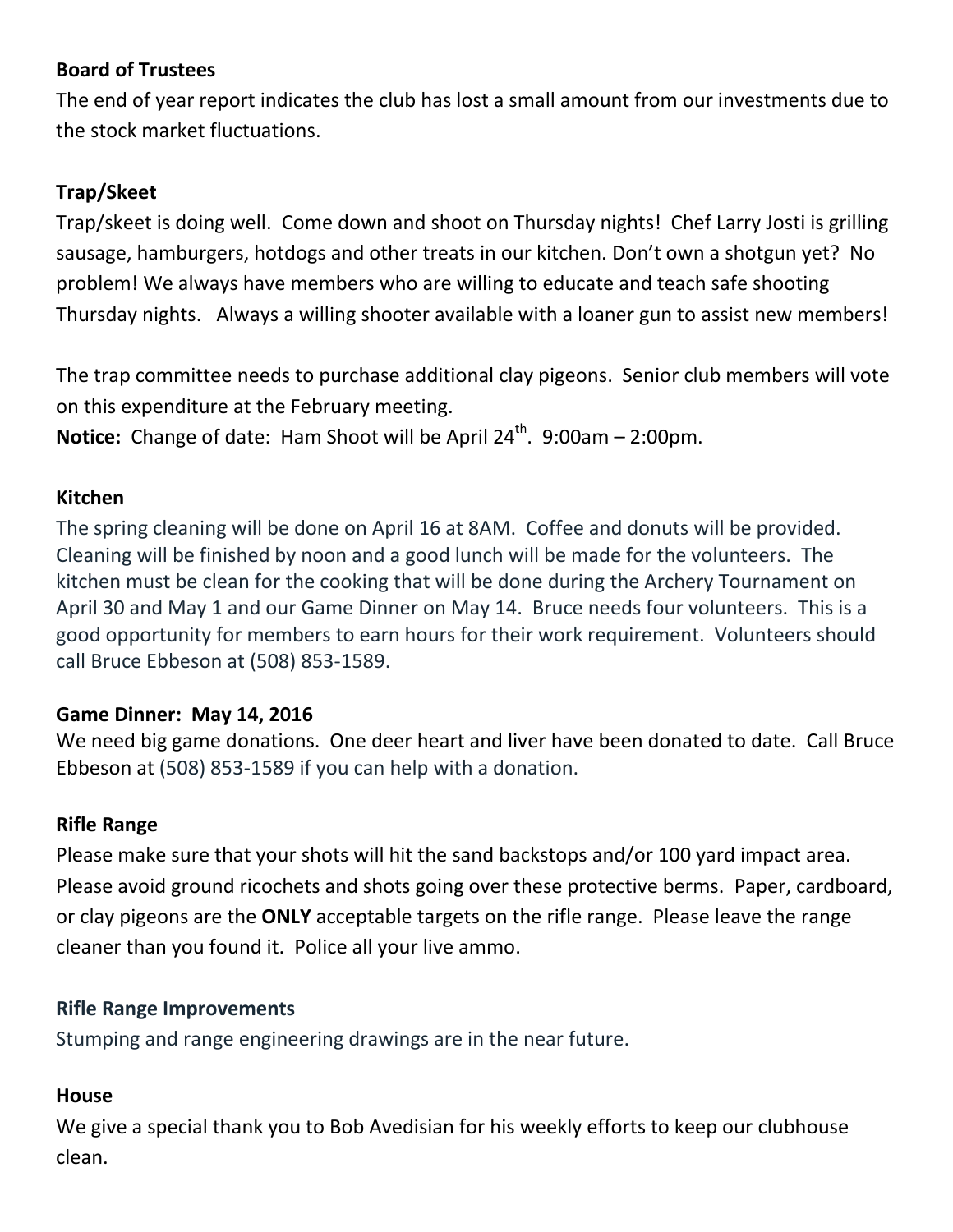All the required inspections have been completed except for the Board of Health.

March 6 11am-3pm Kids Activity Day. Bird house building, archery, lunch, etc.

March 14, 16, 19, & 21 Hunter Ed. Course.

April 2-3 Boy Scouts. Rifle range closed.

April 9 Women on Target. Range closed.

April 10 Bow hunter Ed. Course.

April 15 WCL meeting & dinner.

April 24 Ham Shoot 9am-2pm.

April 30<sup>th</sup> – May 1<sup>st</sup> IBO Archery Tournament. Rifle range closed.

May 14 Game Dinner.

June 11-12 Triple Crown 3-D Archery Match. Rifle range closed.

June 12 3-D Archery Match. Range closed.

July 24 3-D Archery Match. Range closed.

# **Executive Board**

No report given.

# **Grounds**

Please sign the log book if you are using the tractor for any purpose. The Grounds Committee is actively seeking new recruits - a great way to become a bit more involved in the club and meet some other members!

We'll need volunteers to participate in keeping the trap fields, skeet field, and rifle range open and cleared of snow throughout the winter. Any interests in grounds work please email Neal Whitehead. Get your work hours in early!

The small John Deere tractor now has the snow blower attachment ready for use.

# **Finance**

No Report.

# **Bar**

Doing well as usual.

## **Birds**

No Report.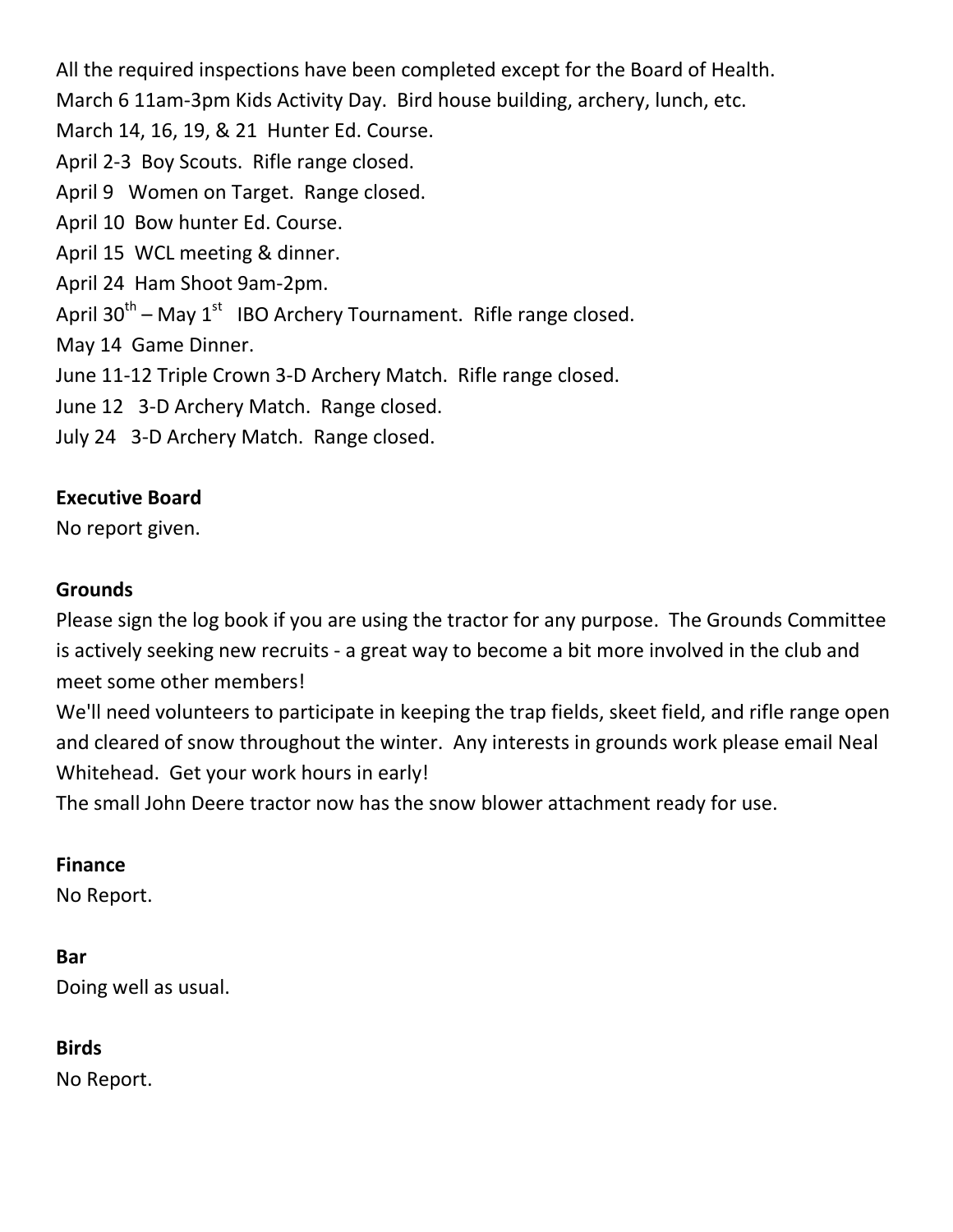## **Revenue**

Web Site is up and running with a classified section and embroidered patches and logo clothing available to order through a link. Post your outdoors articles, hunting/fishing gear, ammo, guns, etc. for sale here.

Joe Afonso and Ralph Cochran are working on having a 30 Guns in 30 Days Raffle. Joe gave a presentation at the January club meeting explaining how this raffle will be run throughout the month of June.

Joe Afonso and Ralph Cochran are the co-chairmen of the revenue committee.

## **Archery**

Announcement: The Nimrod Club has been selected to host the 3D Massachusetts IBO State Championship 2016 match for the IBO New England Series! This will be a 2 day event on April  $30<sup>th</sup>$  and May 1<sup>st</sup>, expected to bring in 150-200 archers, and is expected to be not only a fun and exciting event, but a great revenue producer for our club. We will need many volunteers to make this a success.

There will be a Triple Crown 3-D shoot on June  $11-12^{\text{th}}$ .

The Indoor Archery League meets every Friday at 7 PM. It is open to the public. \$10.00 fee/wk. Please bring a group snack if you can.

# **Worcester County League of Sportsmen**

The league has voted to negotiate the possibility of selling a conservation restriction on property they own in New Braintree. There are also several legislative bills the WCL is supporting including S.414, the use of crossbows for hunting and S.415, the Sunday hunting of deer during archery season.

The League is sponsoring a Kids Activity Day at Nimrod on March  $6<sup>th</sup>$  from 11am-3pm. There will be archery, rifle range, bird house building, food, and other activities.

## **Good and Welfare**

Thank you all to the many members that have contributed their hours to club service! Please visit the Nimrod League of Holden's Facebook page and "LIKE" it if you have a Facebook account. You will then automatically receive any notices that we post.

Any member who knows of someone that should be listed in our "good thoughts" section can contact any member of the E-Board with a name.